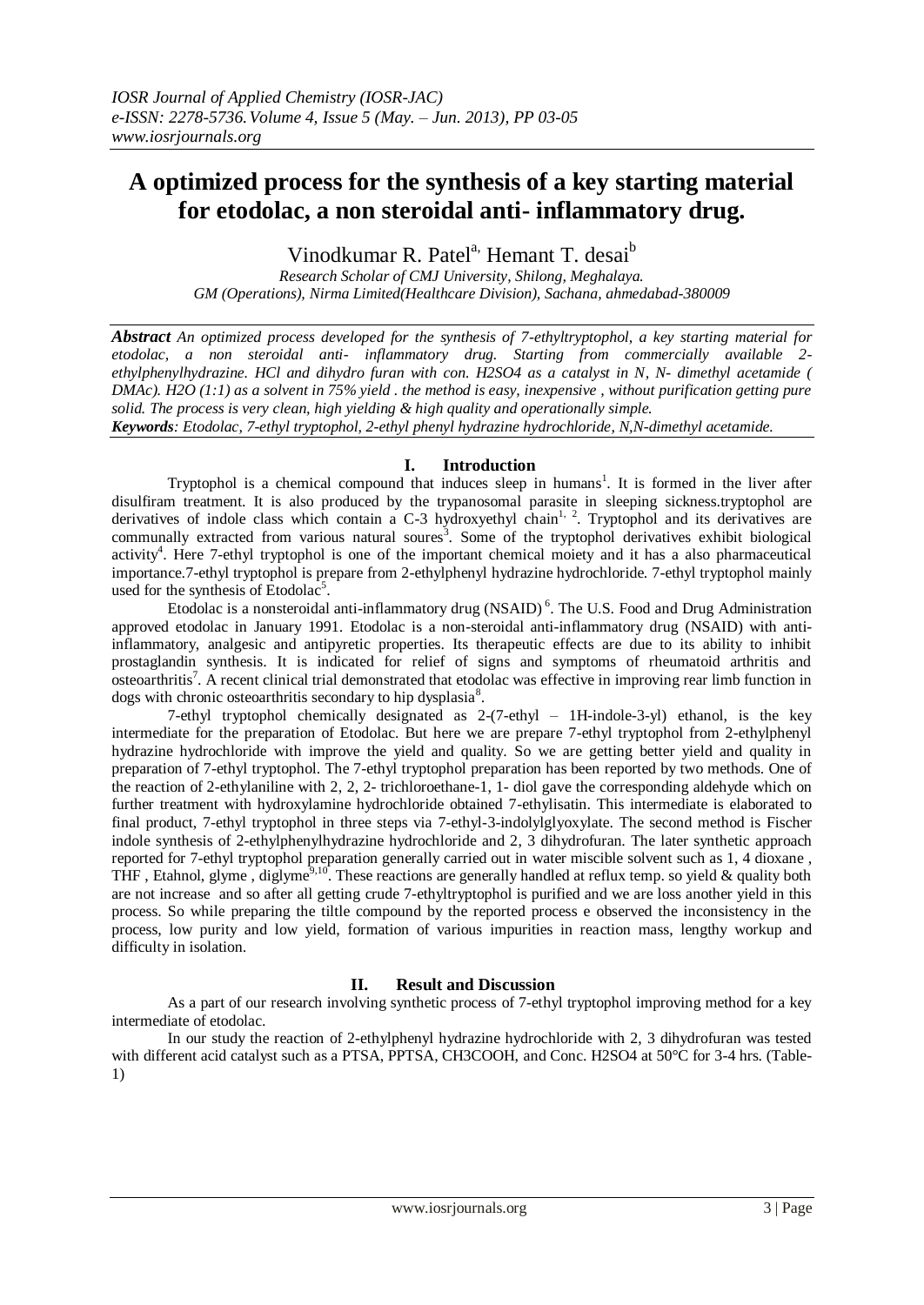

**Figure 1**- chemical structures of tryptophol, 7-ethyl tryptophol, 2-ethylphenyl hydrazine hydrochloride and Etodolac.

**Table-1** Reaction of 2-ethylphenyl hydrazine hydrochloride with 2, 3 dihydrofuran in the presence of various acid catalysts at 50°C.

| $\alpha$ active value yous at $\beta\sigma \sim \beta$ . |                                    |                  |  |  |
|----------------------------------------------------------|------------------------------------|------------------|--|--|
| Sr. no.                                                  | Catalyst                           | Conversion<br>by |  |  |
|                                                          |                                    | $HPLC(\% )$      |  |  |
|                                                          | Conc. HCl                          | 42%              |  |  |
| 2                                                        | Con.H <sub>2</sub> SO <sub>4</sub> | 80%              |  |  |
| 3                                                        | CH3COOH                            | 45%              |  |  |
| 4                                                        | Trifflic acid                      | 58%              |  |  |
| 5                                                        | <b>PTSA</b>                        | 68%              |  |  |
| R                                                        | <b>PPTSA</b>                       |                  |  |  |

It was found that H2SO4 was superior to all the other catalyst examined and gave a good reaction conversion. During all reactions while preparing 7-ethyltryptophol, formation of a major product was observed (42-80% by HPLC). After completion the reaction we found that at 4.5 to 5 pH impurity not extacted in MDC. At Highly acidic pH, Yield and purity was low and at neutral pH yield was good but purity was low.

A reaction scheme of 7-ethyl tryptophol shown in scheme-1. First we prepared hydrazone and then cyclized it by Conc. H2SO4. The reaction of 2-ethyl phenyl hydrazine hydrochloride and 2, 3 dihydrofuran under the present reaction conditions afforded75% yield of the 7-etyhltryptophol.

In summary, a simple and general method for the synthesis of 7-ethyltryptophol at 45°C, which offers several advantages including good yield has been developed.

**Scheme-1**



2-ethylphenyl hydrazine.HCl 7-ethyltryptophol

**Table-2** Effect of solvent on the reaction of 2-ethylphenyl hydrazine hydrochloride with 2, 3 dihydrofuran in the presence of Conc. H2SO4 at 40-45°C.

| Sr.no. | solvent             | Conversion<br>by $HPLC(\% )$ | Yield $(\%)$ |
|--------|---------------------|------------------------------|--------------|
|        | H2O: CH3CN (1:1)    | 60.43                        | 42           |
| ↑      | H2O:THF(1:1)        | 62.23                        | 50           |
| 3      | H2O: Ethanol (1:1)  | 70.99                        | 48           |
|        | H2O:DMAc(1:1)       | 86.94                        | 80           |
| 5      | H2O: IPA(1:1)       | 73.88                        | 58           |
|        | H2O: Methanol (1:1) | 84.2                         | 52           |